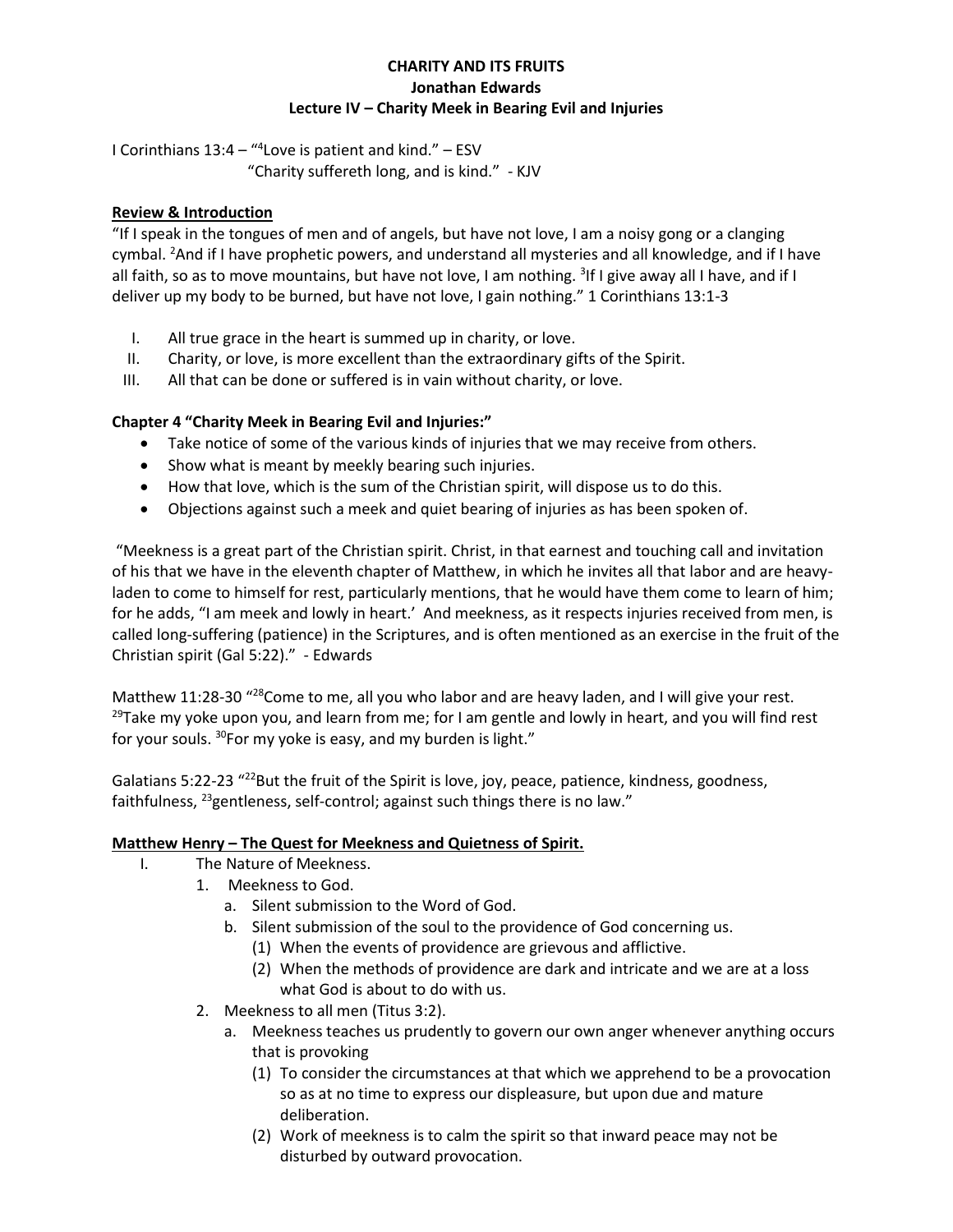#### **CHARITY AND ITS FRUITS**

- (3) Meekness will curb the tongue and keep the mouth as with a bridle when the heart is hot.
- (4) Meekness will cool the heat of passion quickly, and not suffer it to continue.
- b. Meekness teaches and enables us patiently to bear the anger of others.
	- (1) To enjoin silence.
	- (2) To indite a soft answer.

## **Discussion:**

- 1. Pray
- 2. Discuss how the world defines meekness.

Is that different from Biblical meekness?

3. Read Numbers 12:3 "13Now the man Moses was very meek, more than all people who were on the face of the earth."

Discuss Moses' character.

How does Moses exhibit Biblical meekness?

4. Read the following by John Calvin on meekness and mercy: *"Blessed are the meek, for they will inherit the earth. Blessed are those who hunger and thirst on account of righteousness, for they will be filled. Blessed are the merciful, for mercy will be shown them* (Matt. 5:5-7).

*Then lifting up his eyes upon his disciples, he said, Blessed are you who are poor, for the kingdom of God is yours. Blessed are you who hunger now, for you will be filled* (Luke 6:20-21a).

"If we would only heed what nature teaches us we would enjoy the happiest state that humans could desire. For God has created all of us in his own image, so that we have only to look at our neighbour to see ourselves. We are one flesh. And although appearances and attitudes are very different, it is impossible to efface the unity which God has conferred on us. If only that were firmly etched in our minds, we would all be living at peace with each other, in a kind of earthly paradise.

The opposite, however, is the case. Everyone around us follows his own interests and looks to his own advantage; everyone wants to lord it over others. Hence our pride, our surliness, our venom the instant we are provoked. Harshness and even cruelty abound. We are vindictive and cause no end of trouble: it is as if lightning should fall from heaven every time someone is offended. So if in the course of life we endure many difficulties, we do not have to look far for the explanation: the pain men suffer comes from their fellow men. It is, of course, true that people all have their excuses. They want nothing better, they say, than to be gentle and mild-mannered, and to show patience toward those among whom they live. But, they add, it is not possible to deny our human nature: we must hunt with the hounds, because to be a sheep is to risk becoming someone else's dinner. That, then, is the excuse usually offered by men to cloak their actions. In reality so full are they of bitterness, arrogance, and pride that they cannot abide one another. It is all the more fitting, then, that we remember the lesson which the Son of God has for us here. For although we think we are hard done by when we cannot retaliate against those who ill-treat us, he tells us that *it is the peace-makers and the meek who will possess the earth.*